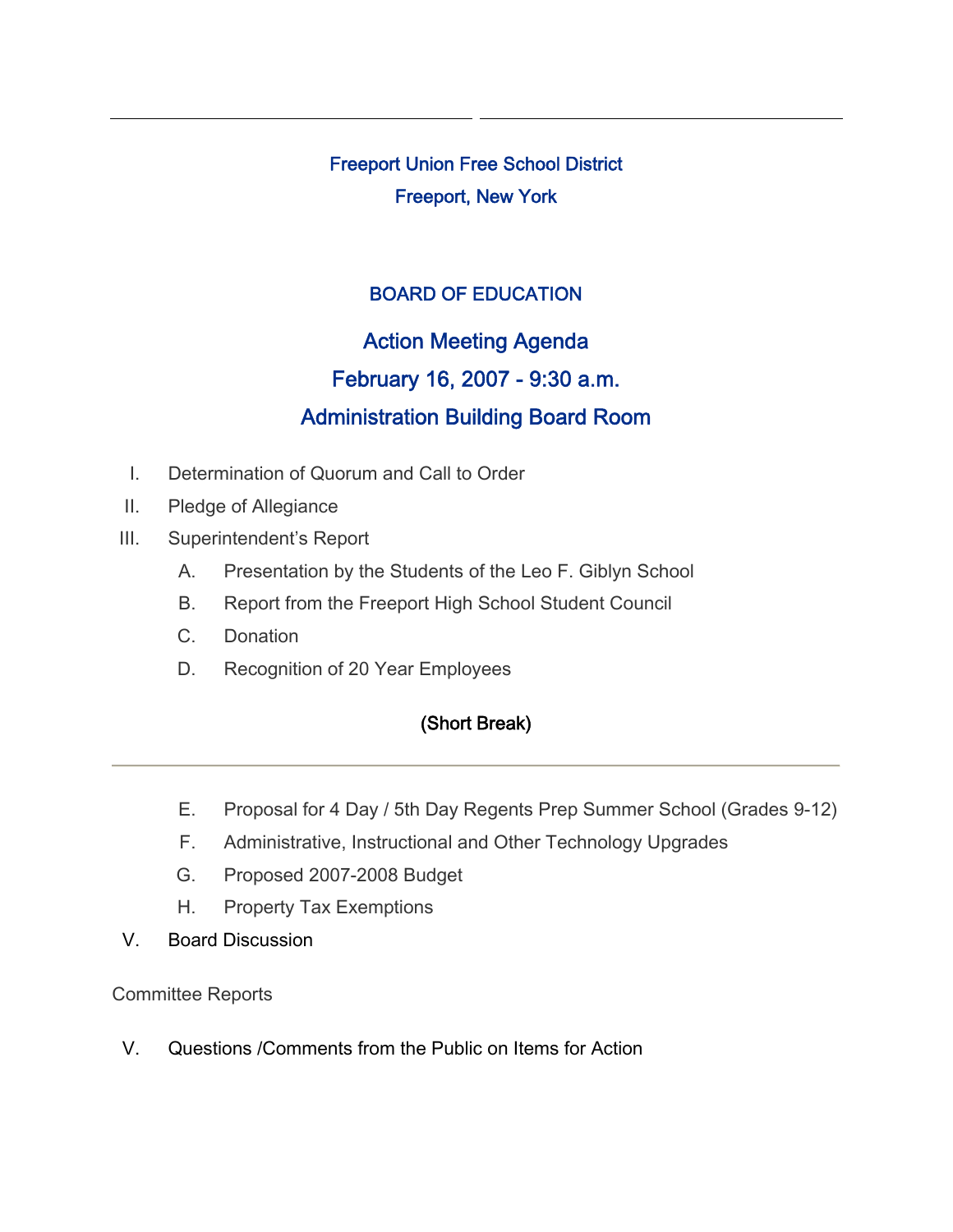At this time, the public is given the opportunity to address the Board of Education on all items for action on this agenda. Each speaker will be allowed to address the Board once, for a maximum of six minutes.

Items for Action

## Consent Agenda

Consent Agenda Items:

BE IT RESOLVED that the Board of Education of the Freeport Union Free School District hereby approves the following items; A; B (I, 2, 3, 4,); C (1)).

## A. Consent - Approve

Acceptance of the Minutes:

January 10, 2007; January 24; 2007

## B. Consent - Approve

Personnel Action

- 1. Request for Leave of Absence
- 2. Change of Status
- 3. Resignation of Staff
- 4. Appointment of Staff
- C. Consent Approve

**Education** 

3. Acceptance of the Minutes from the Committees on Special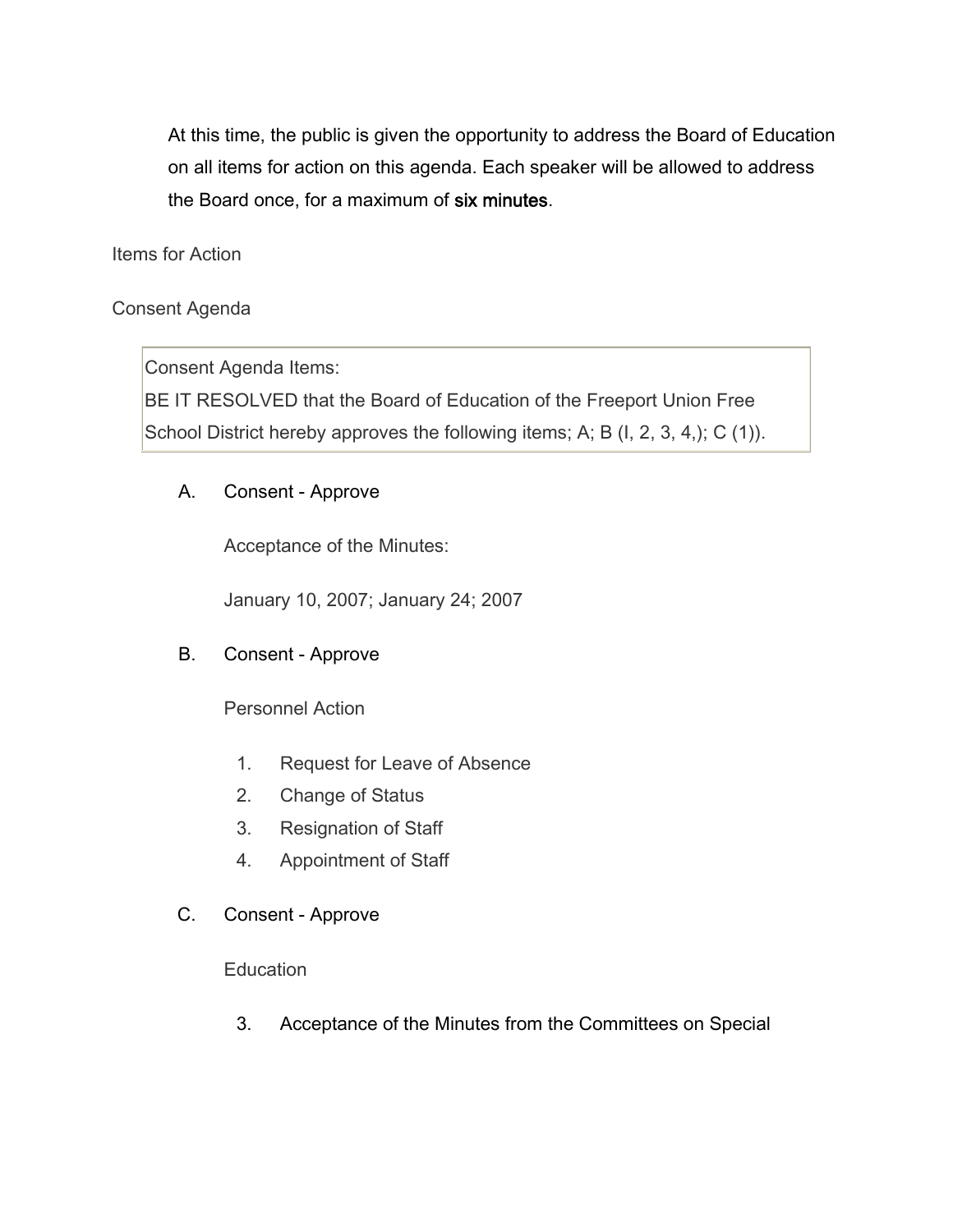Education and Preschool Special Education

December 5, 2006; December 7, 2006; December 14, 2006; December 18, 2006; December 19, 2006; January 4, 2007; January 11, 2007; January 16, 2007; January 18, 2007; January 24, 2007; January 29, 2007; February 1, 2007; February 2, 2007; February 5, 2007.

D. Other Items for Action

Personnel

- 4. Granting of Tenure
- 5. Retirement of Staff

#### **Education**

6. Adoption of 4 Day / 5th Day Regents Prep Summer School (Grades 9-12)

## Finance

- 7. Authorization to sign an Agreement for Administrative, Instructional and Other Technology Upgrades
- 8. Resolution to Dispose of Books
- 9. Acceptance of a Gift
- 10.Adoption of a Senior Citizens' and Persons with Disabilities and Limited Income Exemption
- 11.Adoption of the Volunteer Firefighters & Volunteer Ambulance Worker Exemption
- E. Other Reports to the Board
	- 1. Calendar of Events February 14, 2007 through March 21, 2007